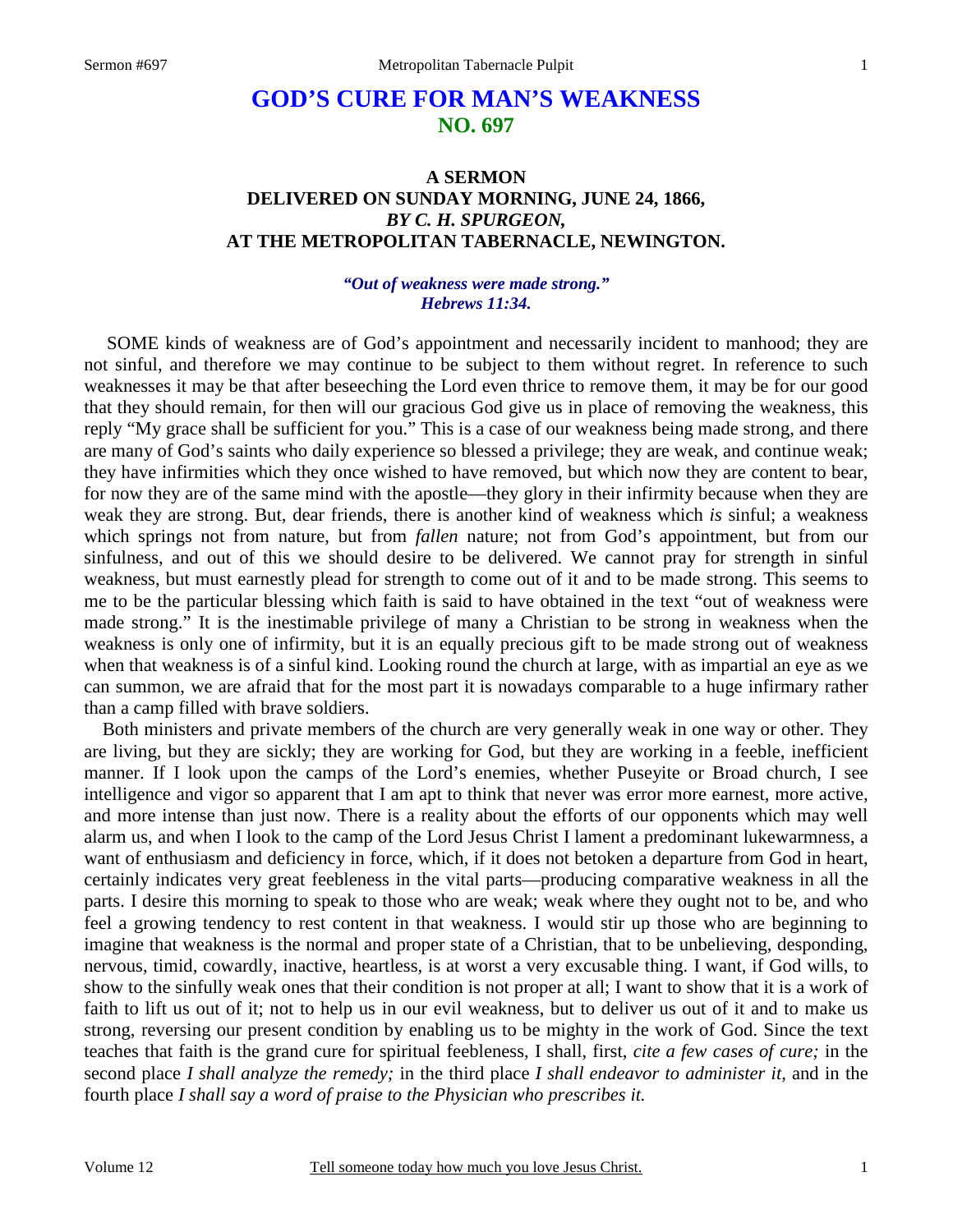**I.** At the outset we have said that faith is the cure for spiritual weakness, and I have to MENTION CASES OF CURE.

 I shall not now cite cases from the Old Testament of bodily cures which have been worked by faith, though I might mention Hezekiah, who being sick unto death was by faith in God's promise, restored to life and his period of existence lengthened 15 years. In the apostolic times it was through faith that many sicknesses were made to fly before the healing touch of the apostles. That power of healing has probably become extinct, or is lying dormant in the church, yet there are still indications that faith has some power in that direction. I cannot but think that when honest John Wickliffe, raising himself up in the bed of sickness, said to the monks who surrounded him, expecting him to die and tempting him to recant, "I shall not die, but live to declare the wicked deeds of the monks"—I cannot but think that his faith had much to do with his cure; had he been a man of a timorous, wavering frame of mind, his sickbed might have been his deathbed, but the vital forces were all thrown into energetic action by the mental energy of his faith, and the crisis was safely passed. I do not know how far faith may still operate upon the bodily frame, for there is certainly an intimate connection between the soul and the body. Those wondrous cases recorded in the life of Dorothea Trudel of Zurich indicate the singular power of faith to assist in the cure of the body by its calming influence on the mind. That admirable woman, who has but just departed this life, became the founder of a hospital in which cures were worked mainly by the means of prayer and faith—cures which have been substantiated in the best possible manner, namely, by her enemies having dragged her before the law courts of Zurich for practicing medicine without a diploma, when she proved that the only medicine used was directing the mind to Christ, and proclaiming the gospel, by which a holy calm spread over the mind and the body derived manifest benefit. Such cases, and others which we have noticed, go to show that if we had more faith in the living God it might sometimes be possible for the soul to so overmaster the body that out of weakness we might still, in Hezekiah's fashion, be made strong. These hints are not, however, to the point, and relate rather to a theory than to the revealed truth of God.

 That faith strengthens Christians has been proved often in *the history of the church of God.* The church's weakness springs mainly and mostly from a lack of faith in her God, and in the revelation which God has entrusted to her. When men believe intensely they act vigorously, and when their principles penetrate their very souls, and become precious to them as life itself, then no suffering is too severe, no undertaking is too laborious, and no conflict too heroic. They will enter upon impossibilities, laugh at them, and overcome them, when once they know of a surety that the principles which move them are most certainly from God. This seems to me to be the great work which Luther did in his day under God the Holy Spirit's power. He brought back the church to the strength of faith, and then her whole force returned. The man knew very little of the truth of God, but upon the doctrine of justification by faith he was clear as the sun at noonday, but he was half a Romanist in most other respects. But this one all-important thing he did for the church—he made her believe in God and in God's truth with a vigorous decision which had almost ceased from among men.

 Though he knew not all the weapons of the divine armory, yet the one he did know he wielded with such bravery of faith, and such tremendous dogmatism that his resolute soul shamed others into steadfastness. See the man as he goes into Worms, defying a host of devils, though they were as many as the tiles on the roofs of the houses. See him standing up in the Diet of Worms and alleging that he could not retract, so help him God! See him in his earlier days, nailing up his theses upon the church doors as sailors nail their colors to the mast, or tearing the Pope's bull in pieces, and casting it into the fire! As men resolved on conquest break down the bridges behind them, and render retreat impossible, it was the man's faith in God that helped him to do great exploits, and the church learned from him to believe that "God everywhere has sway, and all things serve His might." When the church once more believed firmly, her spirit returned to her, and like a giant refreshed with new wine, she recommenced her race.

 In the modern revival under Whitefield and Wesley the restoration of faith was the source of restored strength. Those brothers, differing in doctrine as they did, had this point in common, namely, that they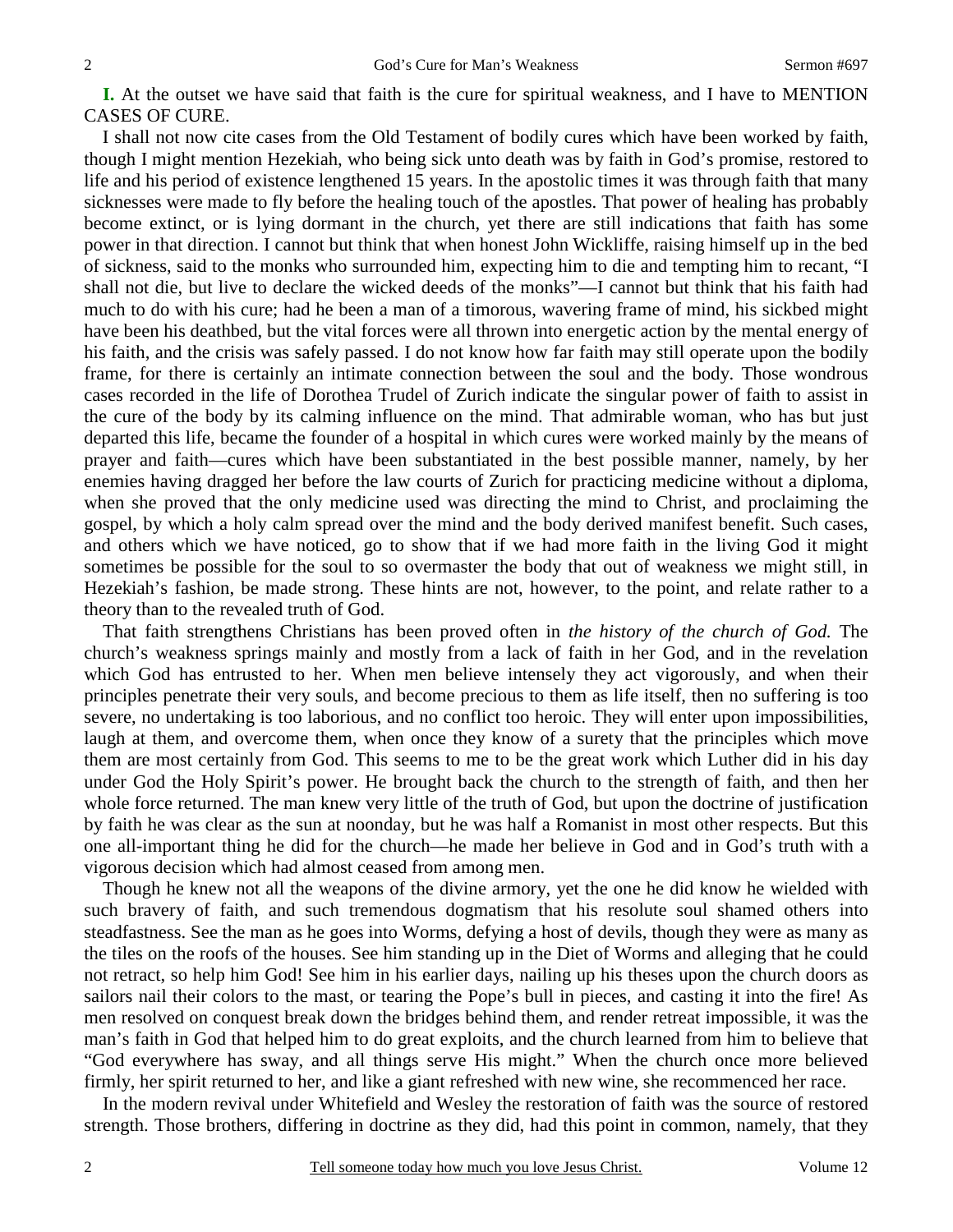were intense believers in the indwelling power and presence of the Holy Spirit in the church. Men had been disputing and trying to prove or disprove everything. Sermons were frequent upon such topics as whether there was a God or not. Now you never find Whitefield or Wesley wasting time over such matters; they were so full of God's Spirit, and could see Him so clearly everywhere at work, that they felt no need of proving it. While men were discussing as to whether the Scriptures were inspired, and men were writing books upon the evidences, these men preached the gospel and infidelity fled before them. An age destitute of spiritual life generally amuses itself by trying to prove what is not worth proving, or wasting its energy upon external things to the neglect of the inward; an age spiritually alive takes itself to the Lord's work, and treats all doubt as folly and sin. The followers of Whitefield and Wesley, instead of proving with diffidence and apologizing for the gospel with half-heartedness, came forth with, "Thus and thus said the Lord." They mounted their pulpits as monarchs mount their thrones, and they proclaimed the truth of God, and men acknowledged its power till from one end of the land to the other the dry bones arose to life and stood as an exceedingly great army. Brothers and sisters, our churches must come back to the old faith, and to a firm belief in it! If you do not believe the articles of your faith, reject them and do not be sham believers. If the doctrines which you profess are indeed true, grip them, hold them fast, get them engraved upon your souls, and burnt into your consciences. Have faith in God and the truth—that the truth of God cannot be destroyed nor God defeated. Vitality and power in your faith will soon send force and life into all the other parts of your spiritual manhood.

 What has been proved upon the largest scale has been true in all other instances. For instance, *the weakness of depraved human nature* always gives way before the energy of that faith which the Spirit works in us. The sinner, aroused in his weakness, sighs dolefully*—* 

> *"I would but cannot sing, I would but cannot pray. I would but cannot Break the bonds of sin, I would but cannot melt my heart And soften it in penitence."*

When the sinner is pointed to the cross, and comes to trust himself with Jesus, viewing the blood sprinkled and the righteousness worked out, then the man can pray, can sing, can melt in penitence, or can rise up in flames of love. The inability of human nature is instrumentally removed by the energy of faith; it was through believing that you became strong; if you had continued to live by work, or by feeling, you would have been still as weak as ever, but when you looked out of self to Christ and trusted Him, it was then your strength came to you.

 The same is true of *subsequent spiritual weakness.* Christians who are alive unto God, and are endowed with some divine strength, are attacked at times with a spiritual, universal decline. Just as we sometimes see a strong and healthy person growing pale and wan, losing appetite and falling into sickness, until he becomes a mere skeleton because a general sapping and undermining of the constitution has come upon him—so have I seen it with Christians; they do not lose life, but they do lose all their energy, and become as listless and lifeless as some of you probably now are in body through the heat of the air. Then they can scarcely walk, much less run, and mounting with wings as eagles is quite out of the question. Such persons will bear witness that the only way of recruiting their strength is by faith. They must come again to the first principles, and trust their souls anew with Jesus—believing over again with a novelty of energy the old doctrines of the gospel. They must go to God as to a real God in believing prayer, and then they will not long remain weak. Out of weakness faith is sure to make us strong, and the change effected in us is equal to that which we see in a man who having been long confined to his couch, at last returns to his labor showing no tokens whatever of disease.

 I have still been dealing with the great principle of the text on a large scale; we will now particularize a little more. Take a few forms of weakness. Many believers who are vigorous in many respects are troubled with a hesitancy in their testimony—they cannot speak up for Jesus. Whenever they try to say a good word, nervousness, or something akin to it, restrains them. They say with Moses, "Lord, I am slow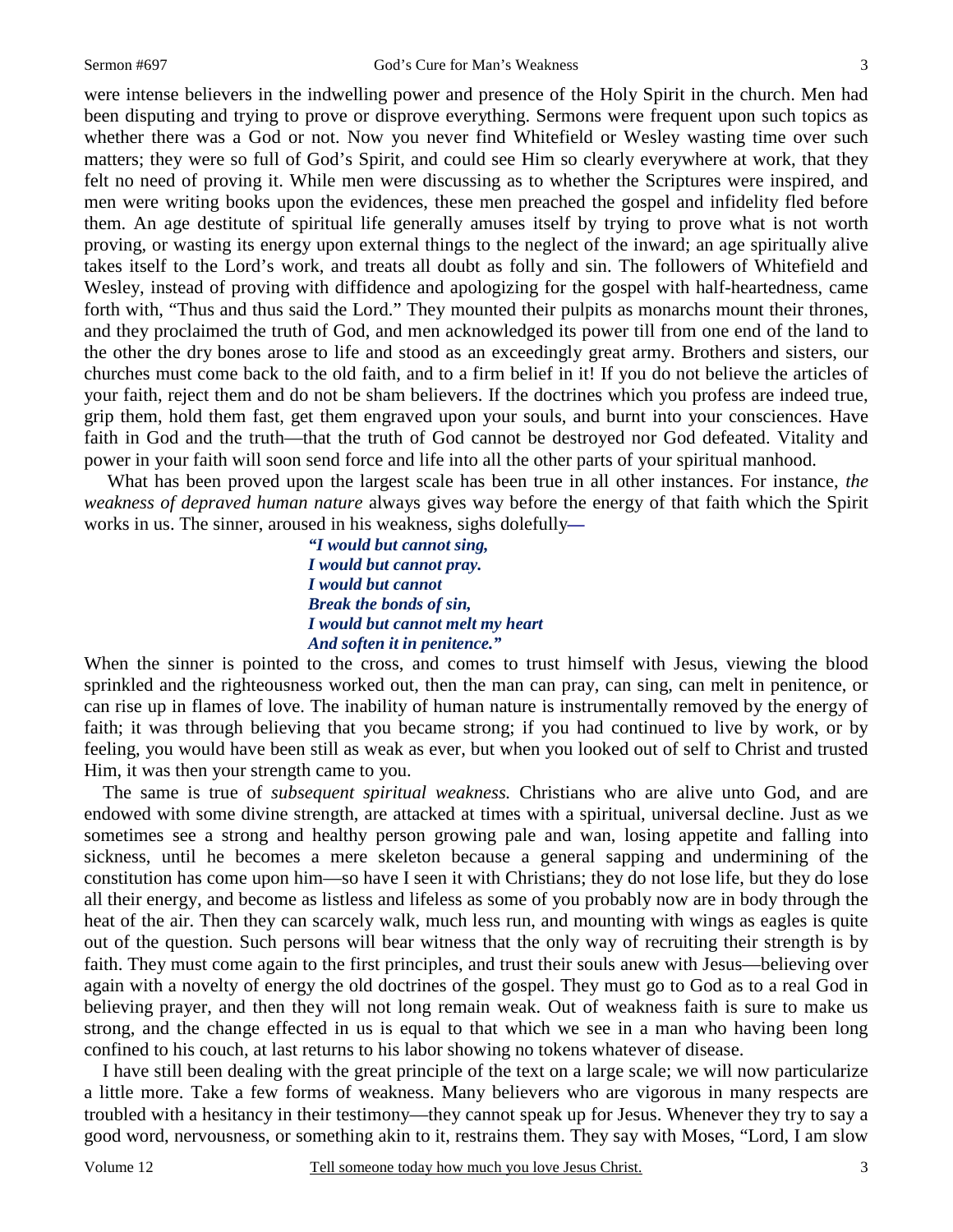of speech." They hesitate, or are still. There is no cure for hesitancy in the confession of Christ equal to faith; observe Moses, he is so hesitating that God gives him Aaron to be his spokesman, but read through the history, and Moses is the better orator of the two. Aaron has a golden mouth, but by degrees the confidence that Moses feels in his commission enables him to rebuke Aaron; and when Aaron goes up to Mount Hor to sleep in the arms of God, Moses stands up, and in that last sermon he delivered, and that psalm he sung before the assembled multitude, you cannot detect the slightest trace of slowness of speech. The man overcome his weakness by faith—a holy faith gave him a holy courage—and the tongue once bound became unloosed. I advise some of you to try it. A strong dose of the essential oil of believing taken every morning and evening would enable you to tell sinners all around what a dear Savior you have found.

 Another common weakness among Christians is timidity. Modesty is beautiful, but it may degenerate to cowardice. It is well to be humble, it is never well to be weakly fearful. Some are always afraid; they dare not try this, and dare not try that; and if they happen to be placed in office where they can influence others by their counsels, they are shockingly bad officers because they are always keeping the church back from victory from a fear of defeat. What is a sure cure for timidity? Faith, belief in the truth of God, in the right, in God, in invisible energy, in helps which we cannot see, and aids which we should not have dreamed of. This shakes off timidity. Take as a specimen Barak. Barak is slow to go up against the enemies of God till Deborah, the mother of Israel, says she will go with him. Women sometimes lend superior courage to men, and the weaker sex proves itself the stronger. Look at Barak; after he has once believed in the power of God, he marches to the fight and wins the victory, and commemorated in soul-stirring words by the poetess, "Awake, awake, Deborah; awake, awake, utter a song; arise, Barak, and lead your captivity captive, you son of Abinoam." Mighty to conquer was the man who was timid to fight—when faith gave him courage, it made him triumph. Carry a vial of strong faith along with you, and a good draught thereof will drive off fainting fits. This is the true strong water, the genuine elixir, the famous cordial, the heavenly Aqua Vitae.

 A frequent form of weakness is despondency which is so common in English churches as to be as much a national disorder as consumption. It is not as common among you as it was, but still more so than I could wish; we are not so joyful and frivolous as our Galician neighbors, and we are not quite so go-ahead as our trans-Atlantic friends. I am afraid as Englishmen we have a natural tendency to become despondent; I know I feel it myself, and in the circle where I move it is not at all uncommon. Brothers and sisters, despondency is not a virtue, I believe it is a vice—I am heartily ashamed of myself for falling into it—and I am sure there is no remedy for it like a holy faith in God. Asaph, of old, was very subject to this weakness, and he said to himself, "Why are you cast down, O my soul, why are you disquieted within me?" But what was the medicine he took? "Hope in God, for I shall yet praise Him for the help of His countenance." That was the remedy, and David prescribes it too, when he says, "Trust in Him at all times, you people; pour out your hearts before Him." Despondency hamstrings a man, it makes him weak in the arena of conflict when he ought to be like a well-trained athlete struggling with his foe, and contending for the mastery. Christian, beseech your Lord to increase your faith in Him, your trust in the unseen, your reliance upon His promise and fidelity, for when you get more faith, you will rise superior to that weakness, and out of the weakness you will be made strong.

*Impatience* too, *impatient murmuring,* is another form of Christian weakness in which we must not expect to be made strong in divine grace, but must plead for grace to get out of it. It strikes me that Job may naturally have been an impatient man. He utters many very tart and snappish things to his friends, not one whit sharper than they deserved, but he held fast to his integrity as if he had been a very Pharisee at first. But notice how strong he was and how clear of his weakness, when by divine grace, he could say, "Though He slay me, yet will I trust in Him"! There was the medicine, you see, trusting in God. Job, full of faith, sitting on a dunghill, is a far more splendid sight than the Great Mogul upon his throne. I do not believe heaven and earth ever saw a more majestic spectacle than the patriarch on the dunghill covered with boils, scraping himself with a potsherd, and yet saying, "Shall I receive good from the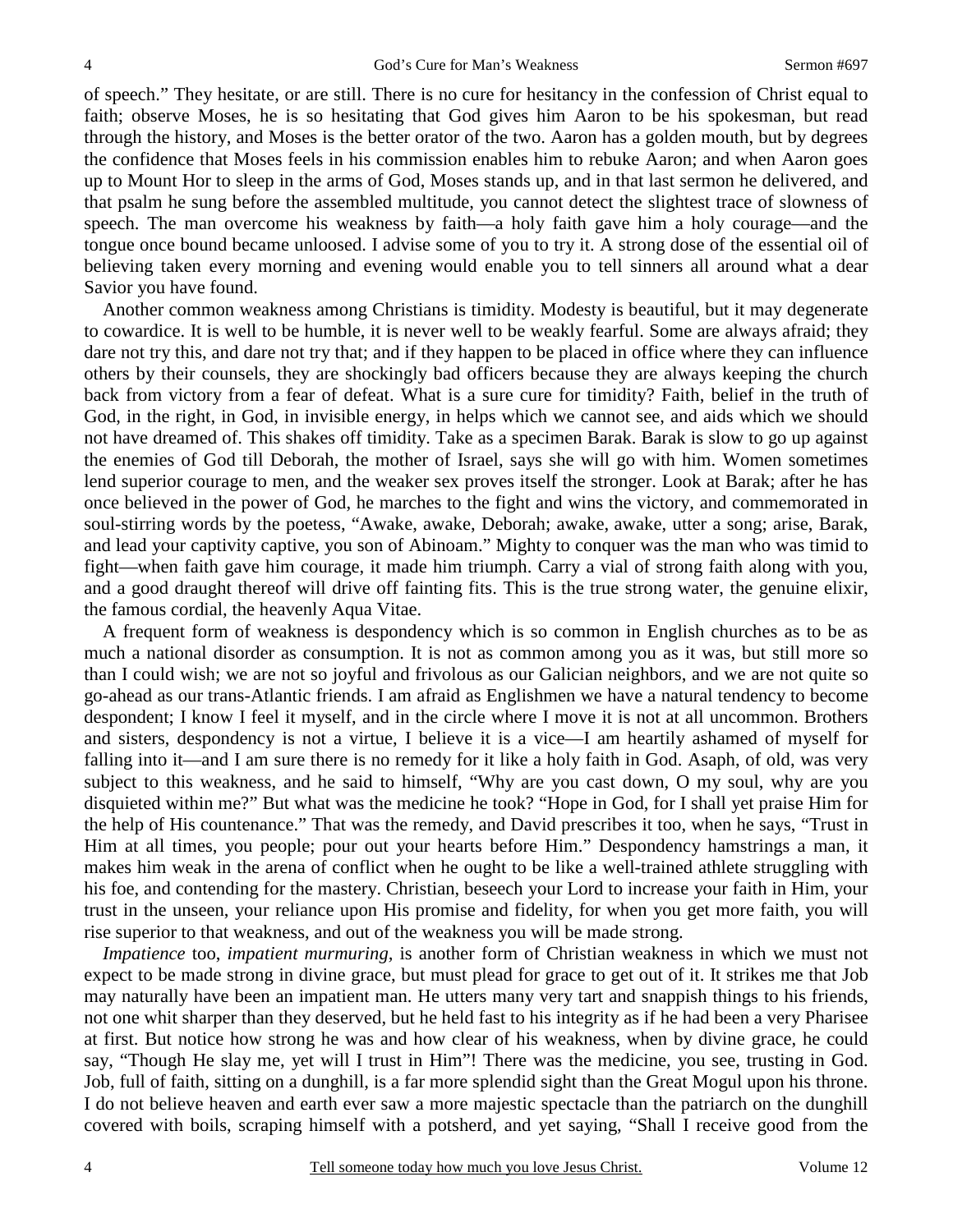hands of the Lord, and not receive evil?" Princes, potentates and kings, your power never reached to this, and even Solomon in all his glory was not arrayed so gloriously as poor Job. Brothers and sisters, if we had more faith in God that He makes all things work together for good to them who love Him, we would not grow so impatient; we would bear the pain, the cross, and the loss with greater equanimity, feeling, "My Father sent it; my Father overrules it; good will come of it."

 Perhaps you are weary of this list of weaknesses, but I must add one more, namely, weakness in overcoming *besetting sins.* I hope we are not among those who make light of sin. A genuine Christian dreads sin; he will not say, "Is it not a little one?" for he knows that a little sin is like a small dose of a very potent poison—it is sufficient to destroy our peace and comfort. There are some sins which really seem as if we could not get the mastery over them. I will name one—a *passionate disposition.* A person who is of quick temper may get into the condition of thinking, "Well, I was born so, and cannot help it; I always shall be of a quick temper." You always will be if you think that, but it strikes me that the grace of God must have power to overcome evil tempers, and that your hope will be in believing that yours can be overcome, and in struggling to mortify this among the other affections of the flesh. I know personally men who were once very passionate, but are now gentle; they were once likely to take fire as readily as tinder to a spark, but now they would stand fire right well; and if I had to select patient men, I would select those very men who were notorious for their fearful tempers in years gone by. "Well, my dear friend," you will say, "I cannot do it, sir." No, I know you cannot, but there is one who can, the eternal God who is your helper can surely help to make you a reasonable being, and rid you of this madness, for anger is temporary insanity. Surely God can make you morally sane, and bring you back to a calm state of mind; only believe in His power, and seek to be wholly sanctified by His grace—spirit, soul, and body—and you will see that as He cast a legion of devils out of a man in days gone by, He can now cast this devil out of you so that you will not be pestered with it any longer. You may have to watch it as a householder watches a thief, but you will get it out of doors and keep it at arm's length. Oh for divine grace to get our temper under foot, and keep it there, that though it may have a tendency to rise we may keep it down. Anyway, whatever may be our besetting sin, and we all have something against which we ought to strive, there have been cases in which such weaknesses have been cured by faith. We have not time to stop to mention any modern instances, but we know many. I trust some of us could cite our own history as an instance of what faith in God can do. "Out of weakness they were made strong."

**II.** We will turn to our second head and ANALYZE THE MEDICINE.

 The subject is so very wide that I must confine myself to one instance, and shall speak of the medicine as it would be mixed and compounded for a man struggling at very dreadful odds against a gigantic system of evil. He is very weak, but through faith he becomes strong. One of the first ingredients of faith's medicine is *a sense of right*. Everybody admits that when a man is sure that right is on his side, he finds strength in that belief. Even if two men are going to court with one another, the one who knows that his case is founded upon justice enters the court with much more strength of mind than he who is conscious of several flaws in his suit, and only trusts to the blessed uncertainty of the law. There is truth in the old saying that "a good conscience is the best armor." It is not of very great use in a real battle for, unfortunately, bullets have no respect for saint or sinner, but when in the way they are pretty sure to kill anybody who stops them; but a good conscience is of the utmost value in the battle of principle. A man who cannot argue, yet knows he is right will somehow or other stand his ground. He says, "My opponent has more wit than I have; he understands logic better than I, but I know I am right." And to know you are right necessarily gives you strength. Faith is a belief in the rightness of that which God reveals, a trusting in its truth, and who does not understand that a man who believes, therefore becomes strong? A second ingredient is *heavenly authority.* Everybody knows that a man who is naturally weak will often act very bravely when he has authority to back him. Let the Christian combatant feel—as feel he will when he has faith—that he is armed with divine authority, and you will not wonder if from a dwarf he rises to a giant. "This," he says, "is not my quarrel; I believe it to be God's war—the truth of God which I maintain at such hazards is no dogma of my own invention, it is God's own offspring; God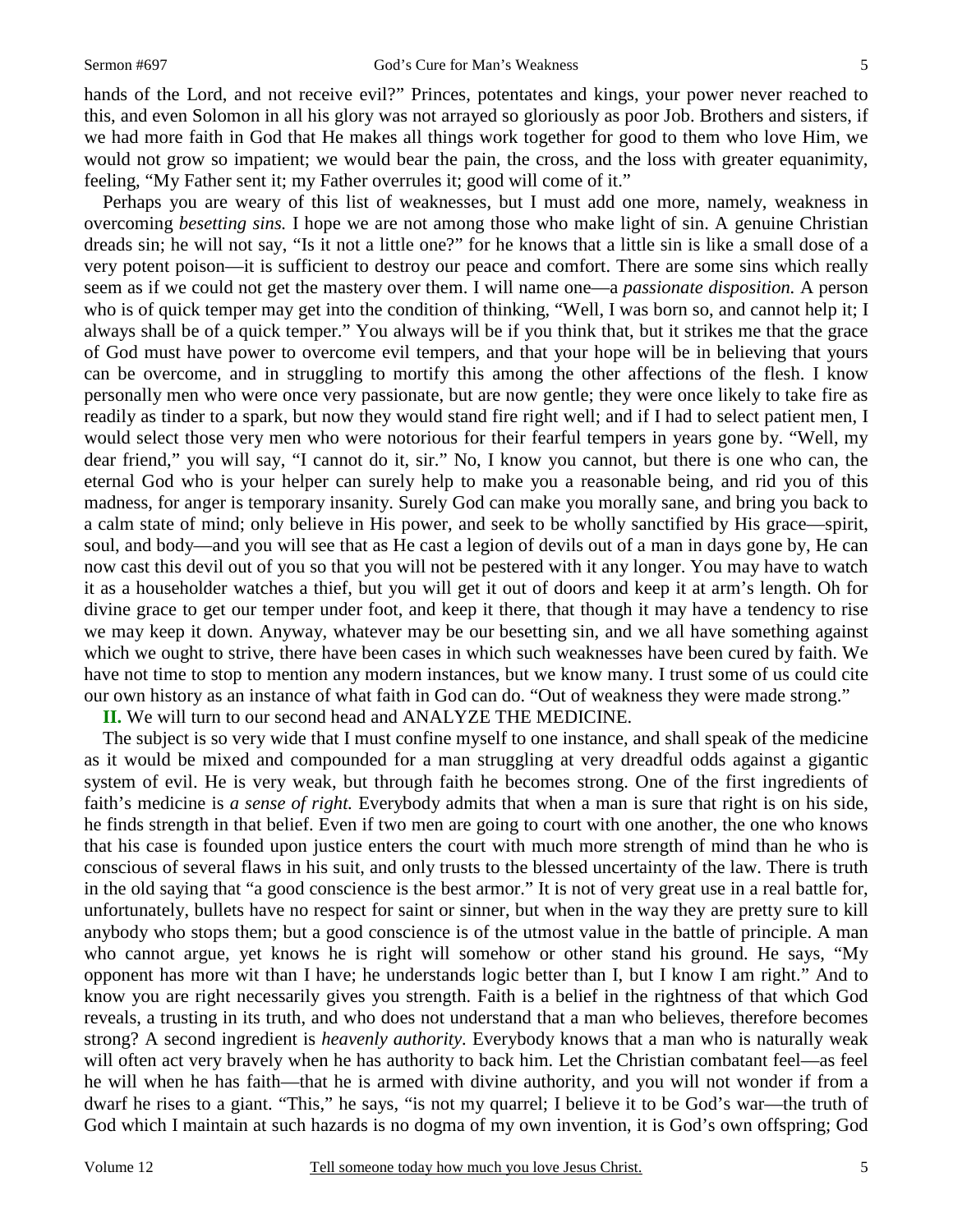has sent me to fight for it—God puts the words into my mouth." A man, thus conscious that he has a mission from heaven, cannot be afraid; he must be mighty; and when a man feels, in addition to that, that God's decree appoints him to accomplish a certain end, that God's promise declares that he shall succeed, and that from the eternal nature of truth it cannot sustain defeat—then surely he stands like a rock in the midst of the billows, and he cannot waver, he casts all thought of fear to the winds. Mixed with this is a consciousness of *heavenly companionship* which makes the believer courageous. Many a man who would have been afraid to go to battle alone has marched along very cheerily because of the many thousands who are hurrying to the same battle. The Christian feels that he has the companionship of his God and Savior. Jesus' name is "Emmanuel, God with us." The best of all is God is with us. If we suffer, Jesus suffers in one of His members; if we are slandered and reproached for Jesus' sake, it is the cross of Christ which we are carrying, and Jesus bears it with us. We hear the more than angel whisper, "Fear not, I am with you." Come then, let us sing as we march onward*—* 

#### *"If on my face for Your dear name, Shame and reproach shall be, I'll hail reproach and welcome shame, If You remember me."*

 In addition to all this, faith has *an expectation of supernatural help.* Faith hears the wheels of providence working on her behalf. Mohammed, in his earlier career, though his faith was but mere fanaticism, yet gave great courage to his men by the daring things which he said and did; as he threw the handful of dust into the air, he believed that his foes were blinded, and his soldiers won an easy victory; he declared that he heard the noise of angels' horses as they came to the fight, and no sooner had he thus spoken than every man grew brave. Now the Christian, not in imagination, but in spiritual fact, can hear the wings of angels flying to the rescue of divine truth. Here I see today the hand of a man, but I see also with it the wing of an angel. God works for His people; the evil He hinders and restricts, the good He speeds and multiplies, and, therefore, strong in invisible succors, we must not wonder that out of weakness the believer is made strong. I must not omit one powerful ingredient in faith's life-draught, it is the *prospect of ultimate reward.* Faith bows her head in the day of battle when the poisoned arrows fly like hail. She whispers to herself, "I may fall, but I shall rise again," and she vows, by the eternal God, that when she rises it shall be with the same banner in her hand for which she fought. She knows that in the end she cannot, must not, fall—that she shall conquer. When a man fears defeat he will probably bring it upon himself, for his fear insures it; but when a man does not know how to be defeated, the little petty disasters of the way all contribute to his ultimate victory. So, Christians, you who are warring for God and His truth, I hope you will not despair because of the gloomy aspect of the present age. It may appear as if infidelity and Puseyism together would eat out the very heart of God's church, but courage, my brothers and sisters, courage. These foes will eat up one another one of these days, or there shall rise a man out of their own ranks who will be their downfall; we may yet live to thank God for the apparent retrograde movements of today, for upon this the Lord may ride to a brighter ultimate triumph.

 Faith is strong because she is sure of victory. Faith takes to herself this thought, that in the victory she shall share her reward. What will men not do for a crown? Even for an ivy crown the Grecian athlete would strain every nerve; now they did it for a corruptible crown, but we for an incorruptible. Faith makes the crown of eternal life glitter before the believer's eyes; it waves before him the palm branch. Sense pictures the grave, loss, suffering, defeat, death, forgetfulness, but faith points to the resurrection, the pompous appearance of the Son of Man, the calling of the saints from every corner of the earth, the clothing of them all in their triumphant array, and the entrance of the blood-washed conquerors into the presence of God with eternal joy. Thus faith makes us, out of weakness, to become strong. Let me remind you that the essential ingredients of faith's comfort are just these—faith sees the invisible, and beholds the substance of that which is afar off. Faith believes in God—a present, powerful God full of love and wisdom effecting His decrees, accomplishing His purposes, fulfilling His promises, glorifying His Son. Faith believes in the blood of Jesus, in the effectual redemption on the bloody tree; it believes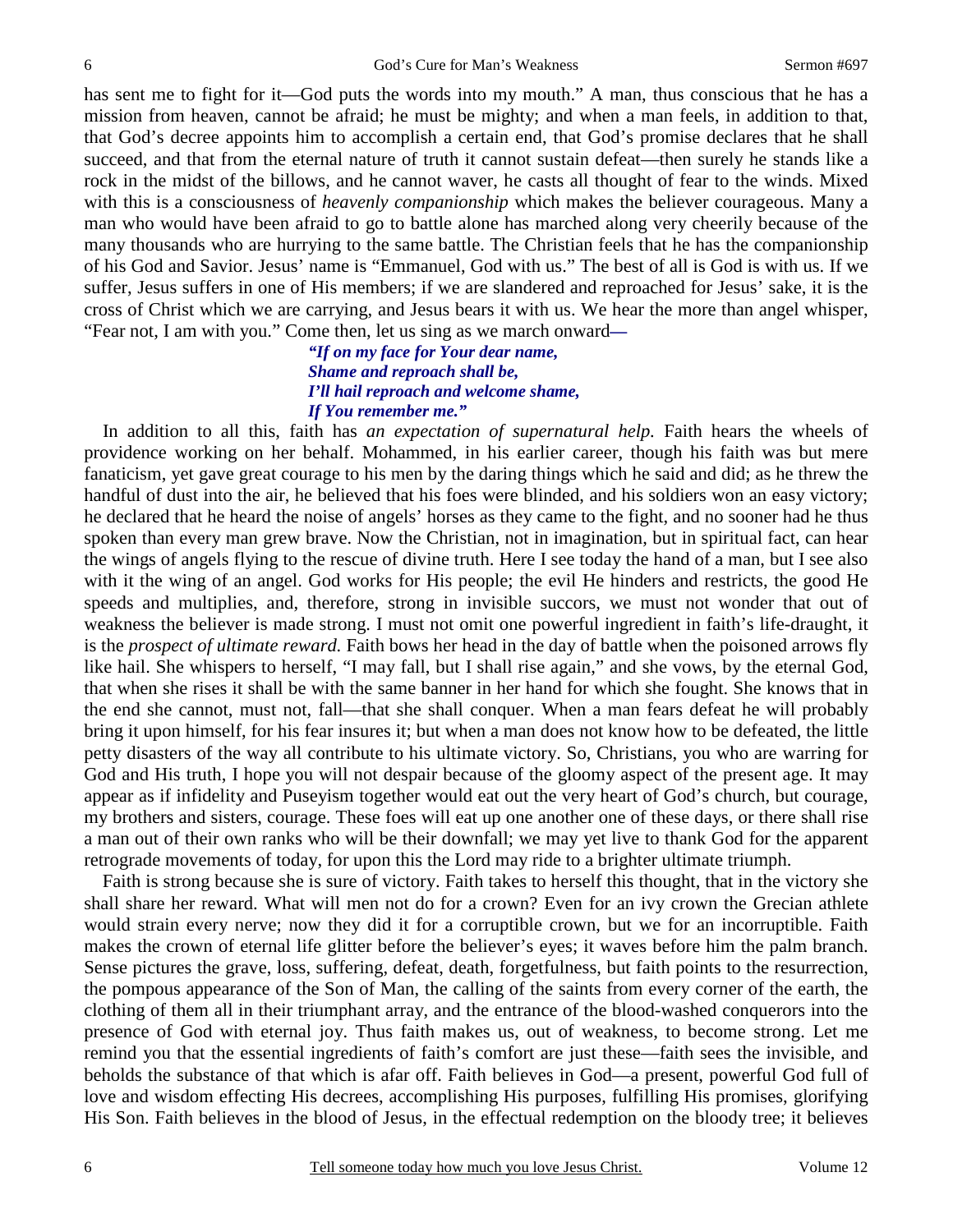in the power of the Holy Spirit, His might to soften the stone, and to put life into the very ribs of death. Faith grasps the reality of this Book, she does not look upon it as a sepulcher with a stone laid on it, but as temple in which Christ reigns, as an ivory palace out of which He comes riding in His chariot, conquering and to conquer. Faith does not believe the gospel to be a worn-out scroll, to be rolled up and put away; she believes that the gospel, instead of being in its senility, is in its youth; she anticipates for it a manhood of mighty struggles, and a grand maturity of blessedness and triumph; faith does not shirk the fight, she longs for it because she foresees the victory. I would compare faith to an emperor of whom we have read that he summoned his counselors and generally judged as to whether he should go to war by their opinion, but he did it in the following manner—if they warned him that it would be a very fearful war, if they said that the enemy's cities would never be taken, that the armies on the other side were too numerous to be conquered, and the provinces too extensive to be held, he would reply, "We will do it then, for if there is anything which you, gentlemen, think to be easy, it is beneath the dignity of the emperor and the troops whom he commands, but if you reckon it impossible there is a clear field for honor." Was it not a man fit to be a soldier of such a prince, who when told that the Persian arrows were so numerous that they would obscure the light of the sun, replied, "We shall fight splendidly in the shade." Surely he was akin to Alexander, who, when they said that the Persians were as the sands on the seashore, replied, "One butcher is not afraid of a whole flock of sheep." So let it be with us; let us feel that we are men of another mold than to be afraid; let us feel that believing in God we do not know how to spell "coward," and as to fear of defeat or fear of man, we give that up for the craven dogs who slink at their master's heels, and wear their master's collar, and eat the garbage which his bounty throws to them. We care not for the things that are seen; we have learned to live upon angels' diets, and to eat the bread which comes down from heaven. Our motto is, "Courage! Courage!" And our belief is that the day shall come*—* 

> *"When the might with the right And the right with the might Forever more shall be, And come what may To stand in the way, That day the world shall see."*

 **III.** The third point is to ADMINISTER THIS MEDICINE, but no time remains, and besides I cannot do it; you must go to Him who compounded it, namely, the blessed Spirit of the living God, and take with you this prayer, "Lord, I believe, help my unbelief," and this other one, "Lord, increase our faith." But I will give you a few hints. Some of you are going through a present personal difficulty; you are embarrassed in money matters, or a child is sick, or the wife is dying, or some other providential trial is vexing you—you are saying, "I cannot bear it!" I will not pray with you that you may be comforted in that sinful weakness, but I will, and do beseech you to ask for faith in that Father's hand which wields the rod that you may get out of the weakness, and may now be made strong to suffer with holy patience what your loving Father's wisdom appoints for you. Others have a spiritual duty before you, but you are shirking it because of its difficulty. You do not like to "go through the ordeal"—that is what you call it. You are disobediently timid. Now, I shall not ask God to comfort you in that weakness—you know your Master's will, and you do it not; may you be beaten with many stripes, and may the stripes be blessed to you. I will ask that, knowing your duty, you may rise out of that weakness by believing that God will help you to obey, and so out of weakness you may be made strong. Some of you are called, where you live, to contend earnestly for God and for His truth. You have many adversaries, and your weakness makes you withhold your testimony; you have been trimming a good deal; you have been worshipping that modern Diana called Charity, which is the devil in the form of an angel of light, and instead of bringing out all the truth of God, you have given up the corners of it. I shall not ask that you may have any comfort in such weakness. May you be ashamed of having been ashamed of Christ and of His cross; but I do plead with God for you that believing the very sweepings of His truth to be precious, and the